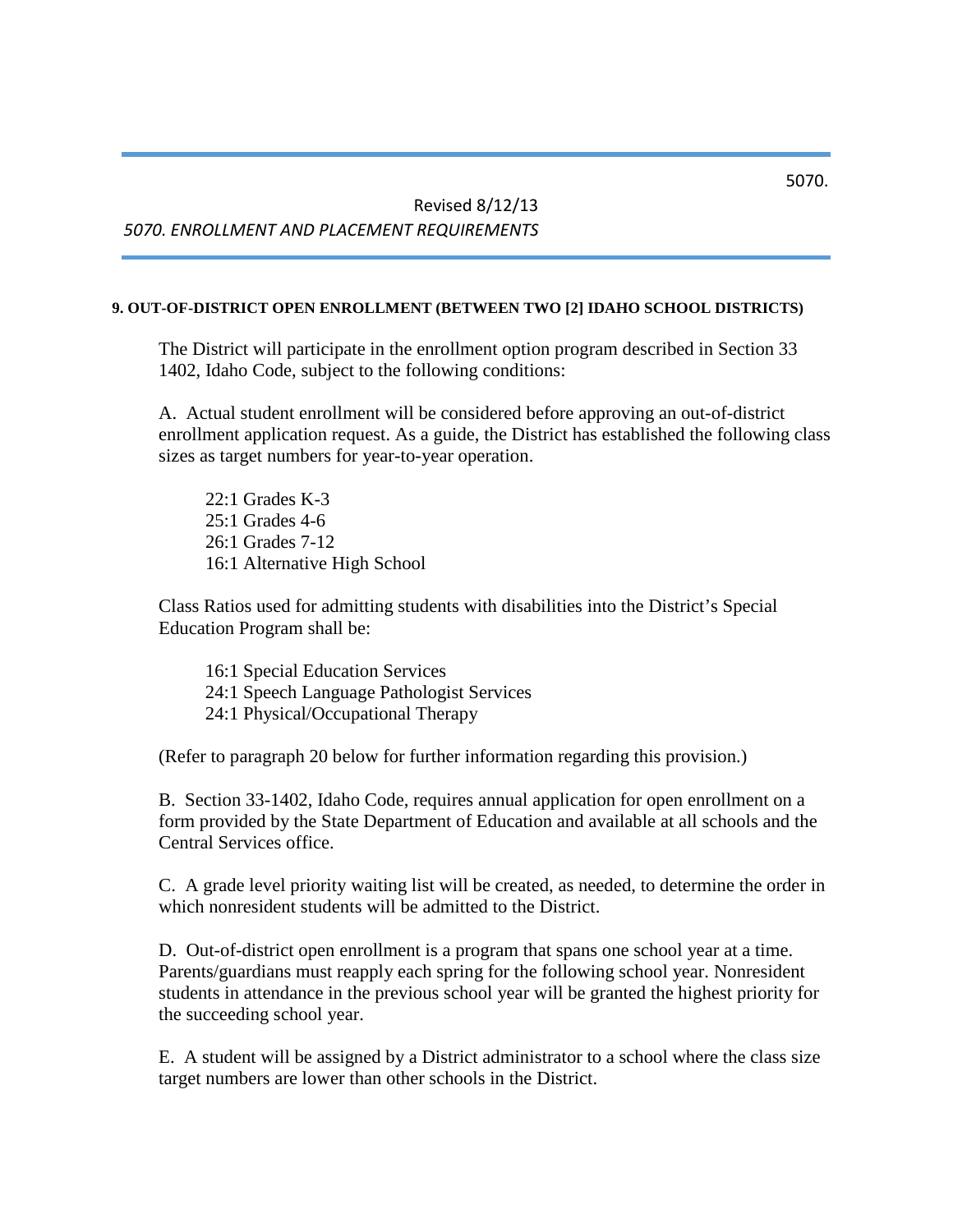F. No student will gain eligibility to participate in extracurricular activities in violation of policies governing eligibility as the result of an enrollment option transfer to the District.

G. The parent/guardian of a student who is open enrolled who has poor attendance, and/or poor discipline, and/or poor grades during their time in a school of the District will be notified that the open enrollment status may be rescinded and their child may be required to return to their original district of residence at the end of a grading period.

H. A student who applies and is accepted as a non-resident student in the District, but fails to attend in the District, will be ineligible to again apply for an enrollment option in the District.

I. The District will not take any action to prohibit or prevent application by resident students to attend school in another district.

J. A student under suspension or expulsion from another district is ineligible for the provisions of this section.

K. Transportation to and from school is the responsibility of the parents/guardians. Parents may apply to have their child transported from the nearest existing bus stop servicing the school they will be assigned to. If granted, parents will be responsible for transportation to and from that bus stop.

L. Applications, accompanied by the student's accumulative record, must be made prior to August 1 for enrollment the following year. District administration is given authority to waive the application deadline on a case-by-case basis.

M. Parents/guardians will be notified on or before August 15 if the student will be accepted to attend in the District. In situations where the deadline has been waived, parents will be notified within one week of when the decision is made.